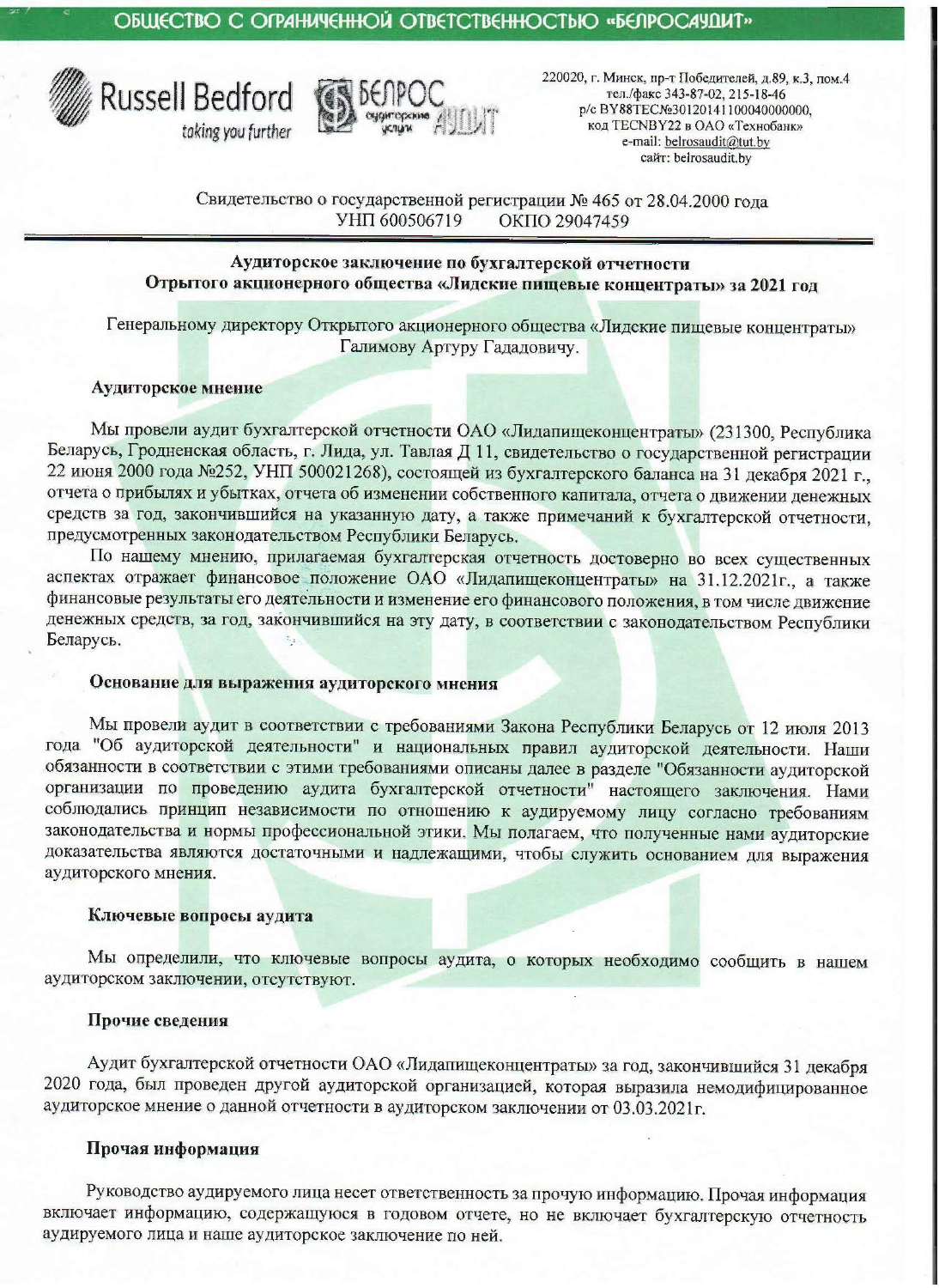Наше мнение о достоверности бухгалтерской отчетности аудируемого лица не распространяется на прочую информацию.

В связи с проведением нами аудита бухгалтерской отчетности аудируемого лица наша обязанность заключается в ознакомлении с прочей информацией и рассмотрении при этом вопроса, имеются ли существенные противоречия между прочей информацией и проверенной бухгалтерской отчетностью или нашими знаниями, полученными в ходе аудита, и не содержит ли прочая информация иных возможных существенных искажений. Если в результате рассмотрения прочей информации мы приходим к выводу о том, что прочая информация содержит существенные искажения, мы обязаны сообщить об этом факте.

Мы не выявили никаких фактов, которые необходимо отразить в нашем аудиторском заключении.

#### Обязанности аудируемого лица по подготовке бухгалтерской отчетности

Руководство аудируемого лица несет ответственность за подготовку и достоверное представление бухгалтерской отчетности в соответствии с законодательством Республики Беларусь и организацию системы внутреннего контроля аудируемого лица, необходимой для подготовки бухгалтерской отчетности, не содержащей существенных искажений, допущенных вследствие ошибок и (или) недобросовестных действий.

При подготовке бухгалтерской отчетности руководство аудируемого лица несет ответственность за оценку способности аудируемого лица продолжать свою деятельность непрерывно и уместности применения принципа непрерывности деятельности, а также за надлежащее раскрытие в бухгалтерской отчетности в соответствующих случаях сведений, относящихся к непрерывности деятельности, за исключением случаев, когда руководство намеревается ликвидировать аудируемое лицо, прекратить его деятельность или когда у него отсутствует какая-либо иная реальная альтернатива, кроме ликвидации или прекращения деятельности.

Лица, наделенные руководящими полномочиями, несут ответственность за осуществление надзора за процессом подготовки бухгалтерской отчетности аудируемого лица.

# Обязанности аудиторской организации по проведению аудита бухгалтерской отчетности

Наша цель состоит в получении разумной уверенности в том, что бухгалтерская отчетность аудируемого лица не содержит существенных искажений вследствие ошибок и (или) недобросовестных действий, и в составлении аудиторского заключения, включающего выраженное в установленной форме аудиторское мнение. Разумная уверенность представляет собой высокую степень уверенности, но не является гарантией того, что аудит, проведенный в соответствии с требованиями Закона Республики Беларусь от 12 июля 2013 года "Об аудиторской деятельности" и национальных правил аудиторской деятельности, позволяет выявить все имеющиеся существенные искажения. Искажения могут возникать в результате ошибок и (или) недобросовестных действий и считаются существенными, если можно обоснованно предположить, что в отдельности или в совокупности они могут повлиять на экономические решения пользователей бухгалтерской отчетности, принимаемые на ее основе.

В рамках аудита, проводимого в соответствии с требованиями Закона Республики Беларусь от 12 июля 2013 года "Об аудиторской деятельности" и национальных правил аудиторской деятельности, аудиторская организация применяет профессиональное суждение и сохраняет профессиональный скептицизм на протяжении всего аудита. Кроме того, мы выполняем следующее:

- выявляем и оцениваем риски существенного искажения бухгалтерской отчетности вследствие ошибок и (или) недобросовестных действий; разрабатываем и выполняем аудиторские процедуры в соответствии с оцененными рисками; получаем аудиторские доказательства, являющиеся достаточными и надлежащими, чтобы служить основанием для выражения аудиторского мнения. Риск необнаружения существенных искажений бухгалтерской отчетности в результате недобросовестных действий выше риска необнаружения искажений в результате ошибок, так как недобросовестные действия, как правило, подразумевают наличие специально разработанных мер, направленных на их сокрытие;

- получаем понимание системы внутреннего контроля аудируемого лица, имеющей значение для аудита, с целью планирования аудиторских процедур, соответствующих обстоятельствам аудита, но не с целью выражения аудиторского мнения относительно эффективности функционирования этой системы;

- оцениваем надлежащий характер применяемой аудируемым лицом учетной политики, а также обоснованности учетных оценок и соответствующего раскрытия информации в бухгалтерской отчетности;